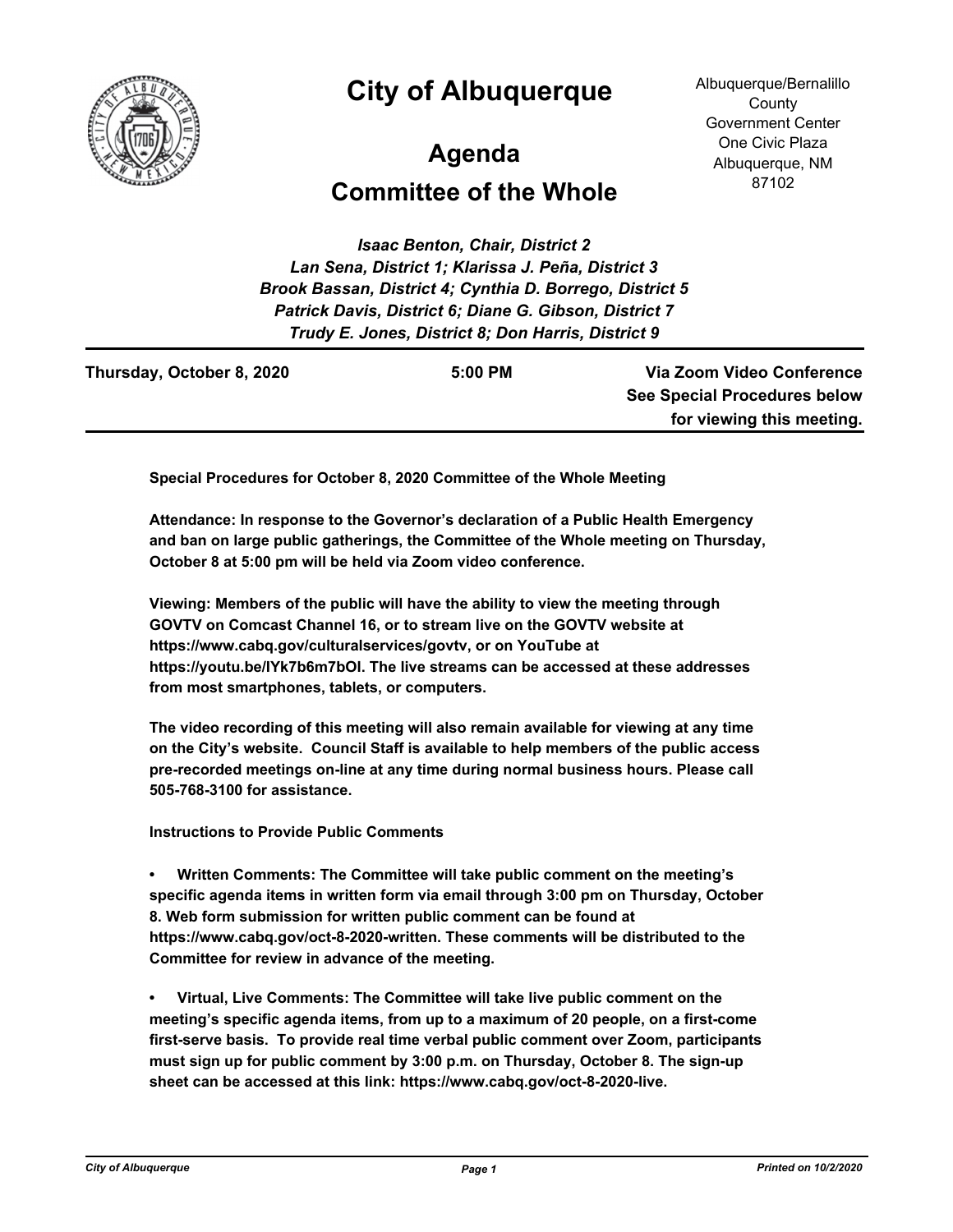**o Note: Participants must sign up for public comment with the Zoom username or phone number that you will use to enter the Zoom meeting so that you can be identified when accessing the meeting. Persons who do not provide this information will not be allowed into the meeting, but may still view the meeting via the YouTube live link or through GOVTV.**

**• Participants will standby in the Zoom virtual waiting room until the public comment period begins. The Zoom moderator will move all participants who have signed up for comment into the meeting room at that time.** 

**o Access the Zoom waiting room by following this link, entering the room information manually, or by calling in via telephone:** 

 **- https://cabq.zoom.us/j/94289267850? pwd=ZE5udTVLb3I2TE45a1dMRnBiM25oUT09** 

 **- Meeting ID: 942 8926 7850 // Password: 159796**

 **- (669) 900-6833 // 94289267850#**

**o Although participants will not be able to view the meeting via Zoom while idle in the waiting room, participants can watch on YouTube live or GOVTV.**

**• Once in the Zoom meeting room, the participants will be unable to unmute themselves or turn on their camera. The Zoom moderator will unmute and enable cameras (if applicable) at the time your name is called for public comment.**

**• If you are also watching on YouTube or GOVTV, please note that the online stream lags approximately 10 seconds behind the Zoom meeting. Please mute or pause the online stream once you are in the Zoom meeting room to avoid feedback between the Zoom meeting room and the online broadcast.**

**• Public comment will be limited to 2 minutes, which starts when you begin speaking. You will be informed when your time has concluded, at which point your microphone will be muted and your camera will be turned off.**

**• Participants will be moved out of the Zoom meeting once your comment period has ended.**

**Public Comment ground rules:**

**• Each participant has 2 minutes to present.**

**• Comments are to be addressed to the Committee members only, through the Committee Chair.**

**• Any disruptive conduct will result in removal from the Zoom meeting room.**

**a.** [O-20-37](http://cabq.legistar.com/gateway.aspx?m=l&id=/matter.aspx?key=12172) Amending Sections 9-10-1-3, 9-10-1-6(E)(2), 9-10-1-8(C)(4), 9-10-1-8(D) (5), 9-10-1-8(F), 9-10-1-8(F)(2), 9-10-1-9(B), 9-10-1-10(B)(1), 9-10-1-10(B)(4), 9-10-1-11(A), 9-10-1-11(B), 9-10-1-11(H), Section 2, Section 3, And Section 4, ROA 1994 Of The Municipal Solid Waste Ordinance, To Update Effective Date Of Rate Change; Amending Rate Table Appendix To Incorporate Residential Rate Increase In The Rate Appendix; And Amending Rate Table To Incorporate The FY21 Rate Increase In The Rate Appendix (Benton, by request)